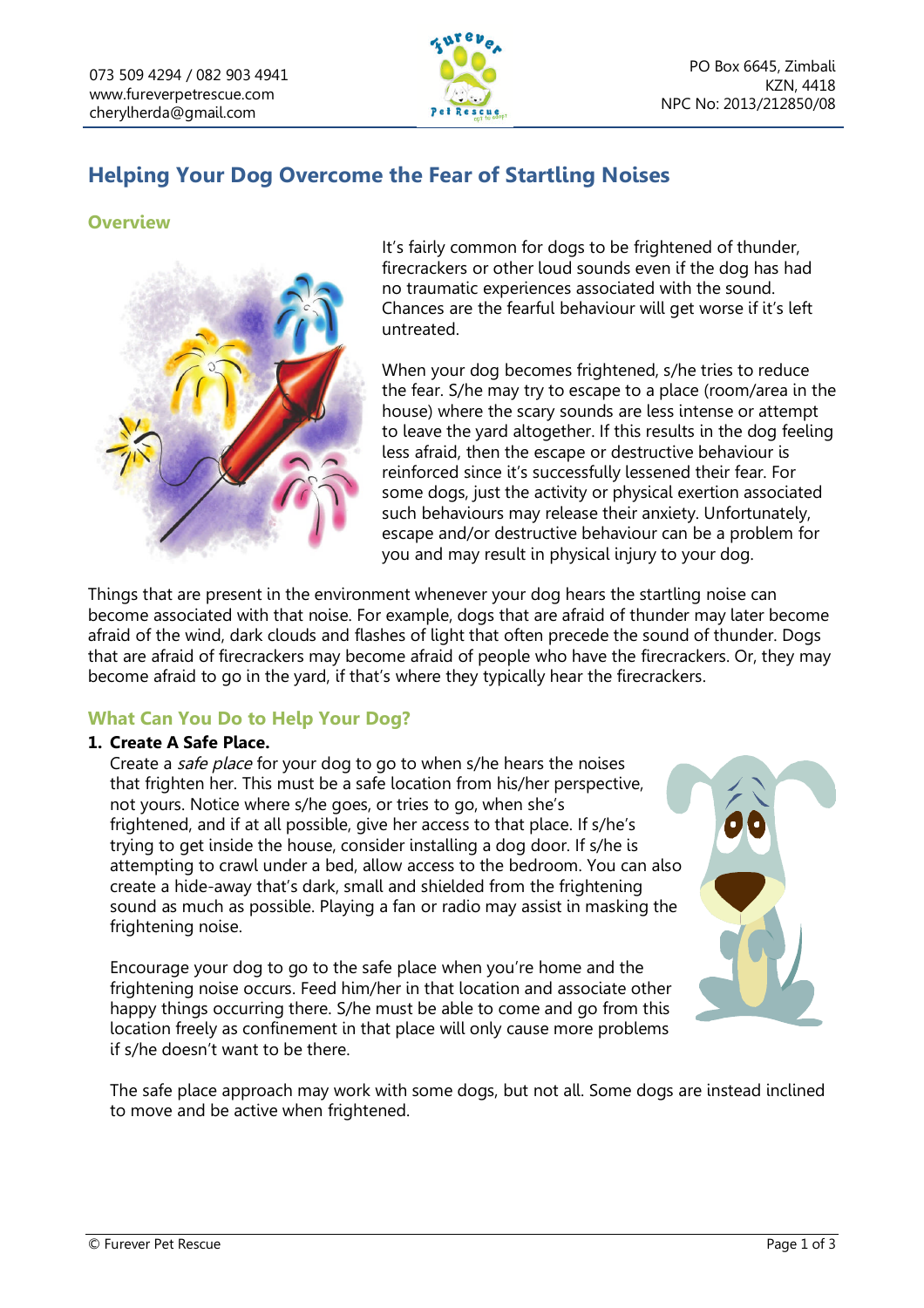

## **2. Distraction.**

Distracting your dog works best when s/he is just beginning to feel anxious. Encourage engagement in any activity that captures her/his attention and distracts her/him from behaving fearfully.

When your dog first becomes aware of the noise (and is not yet showing a lot of fearful behaviour), immediately try to interest her/him in doing something s/he loves. This could involve playing (in an escape-proof area) or practicing commands. Reward your dog with praise and treats for paying attention to the game/s and/or commands. As the storm or noise builds, you may not be able to



hold her/his attention. Still, it may delay the start of the fearful behaviour for a longer period each time that you do it. Stop the process if you can't keep your dog's attention and s/he begins acting afraid. Otherwise, you may inadvertently reinforce the fearful behaviour.

### **3. Behaviour Modification.**

You may need professional assistance to create and implement behaviour modification. Counter-conditioning and de-sensitisation are behaviour modification techniques which can successfully reduce phobias and fears. You condition or teach your dog to respond in nonfearful ways to sounds/stimuli that previously frightened her/him. This must be done very gradually.

Start by exposing your dog to an intensity level of noise that doesn't frighten her/him and pair it with something pleasant (treat, tummy rubs or a fun game). Gradually increase the volume as you continue to offer something pleasant. Through this process, your dog will come to associate good things with the previously feared sound.

For example, play a CD of fireworks at such a low volume that your dog doesn't respond fearfully. While it's playing, provide your dog with dinner, a treat or play a loved game. Next time, play the CD a little louder while offering the positive re-enforcement. Continue increasing the volume every session over a period of several weeks or months. If s/he displays fearful behaviour at any point stop immediately. Begin your next session at a lower volume (which doesn't produce anxiety) and proceed more slowly.

NOTE: If these techniques aren't applied correctly, they will not work and may make the problem even more pronounced. With some fears it's difficult to re-create the noise. For example, thunder is accompanied by changes in barometric pressure, lightening and rain. So your dog's fearful response may be to the combination of these things and not just the thunder.

### **4. Consult Your Vet.**



Medication may make your dog less anxious for short periods of time. Your veterinarian is the only person who is licensed and qualified to prescribe medication for your dog. Do not give your dog any over-the-counter or prescription medication without first consulting your veterinarian (animals don't respond to drugs as humans do). Drug therapy, alone, won't reduce fears and phobias permanently. However, in severe cases, a combination of behaviour modification and medication may be the best option.